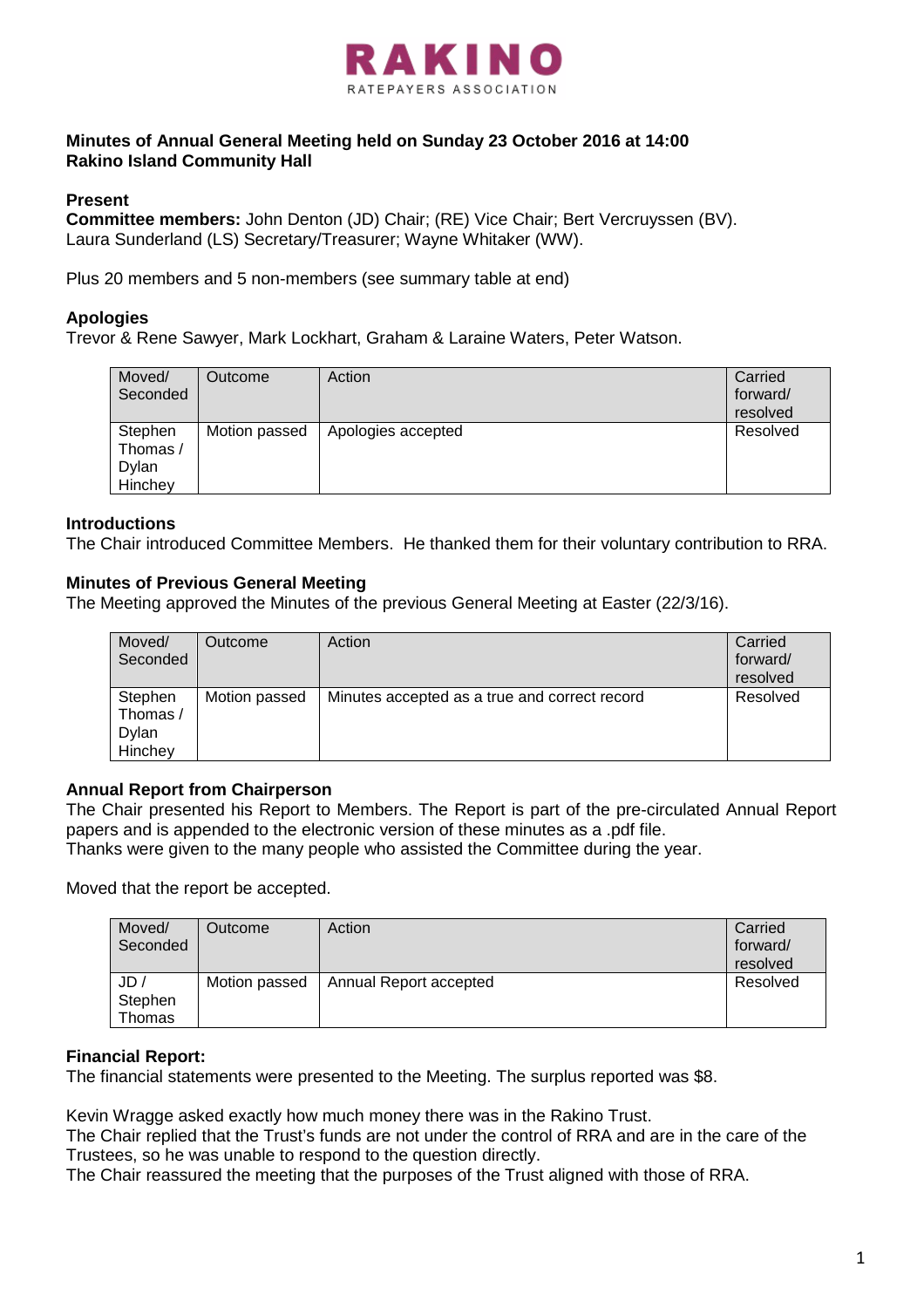

It was also confirmed that Jude MacLachlan (former RRA Secretary) had been adopted as a new Trustee.

Motion to have financial statements adopted.

| Moved/<br>Seconded        | Outcome       | Action                                            | Carried<br>forward/<br>resolved |
|---------------------------|---------------|---------------------------------------------------|---------------------------------|
| JD/ Josh<br><b>McCann</b> | Motion passed | Financial Statements for y/ended 30/6/16 adopted. | Resolved                        |

# **Other matters:**

# **Fire Marshall's report (Hank Postmaa)**

One tanker was removed from the island as it was unable to pass a warrant of fitness test.

All Fire Lords were in operating order at the time of the meeting and are regularly checked.

When using a Fire Lord, members were requested to refill it with only fresh water and fuel when finished. There was also a reminder to everyone installing new water tanks or doing upgrades to consider having a 50mm camlock fitting put on their tank as this allows easy access to water in an emergency.

# **Rhamnus control**

Expressions were made that Auckland City teams seem to be making little progress with Rhamnus control. Kevin Wragge commented that Association should bear more responsibility in this matter. The Committee agreed to take the matter back to Council and to improve communications and in turn to keep the community better informed of proposed eradication works, such that collaboration with property owners would work better and there could possibly be working bees and community involvement in these activities.

Dylan Hinchey commented that whole island needs a blitz. Lisa Holliday commented that she would like further instruction on the availability and safe use of poisons.

# **Translocation of species and future island ecological planning**

Dylan Hinchey advised of seeking a quotation to secure specialist consultancy to assess the feasibility, habitat and ecology of Rakino for potential translocation of animal species, acknowledging that cats and dogs are an ongoing environmental constraint on suitable animal species which is unlikely to change for as long as most of the island remains under private ownership.

Kevin Wragge reported on a recent application to the EIF Fund for a \$20k grant to develop a Master Plan for the island's ecological future, positioned as a blueprint for land owners to utilise and enable an optimised and consistent approach, especially where large land blocks adjoin.

Martin Plummer questioned whether Kevin had authority to pursue this without the prior consent and mandate of the community.

RE confirmed that Kevin had liaised through him with the Committee over three prior applications for central government funding, which had been declined, and that the latest application had the same endorsement of the RRA, having been previously discussed and agreed that it fell in line with the broad RRA objectives to support and stand behind (but not to own) community initiatives. JD added that, at this stage, it was only an application for funding which may or may not be successful. Any subsequent plan would necessarily require community consultation in the process of its being formulated and before any part of the plan could proceed.

# **Library**

Bev Postmaa and Sue O'Connor have maintained the Library. Bev confirmed her intention to stand down. Sheryl Donaldson will be taking her place.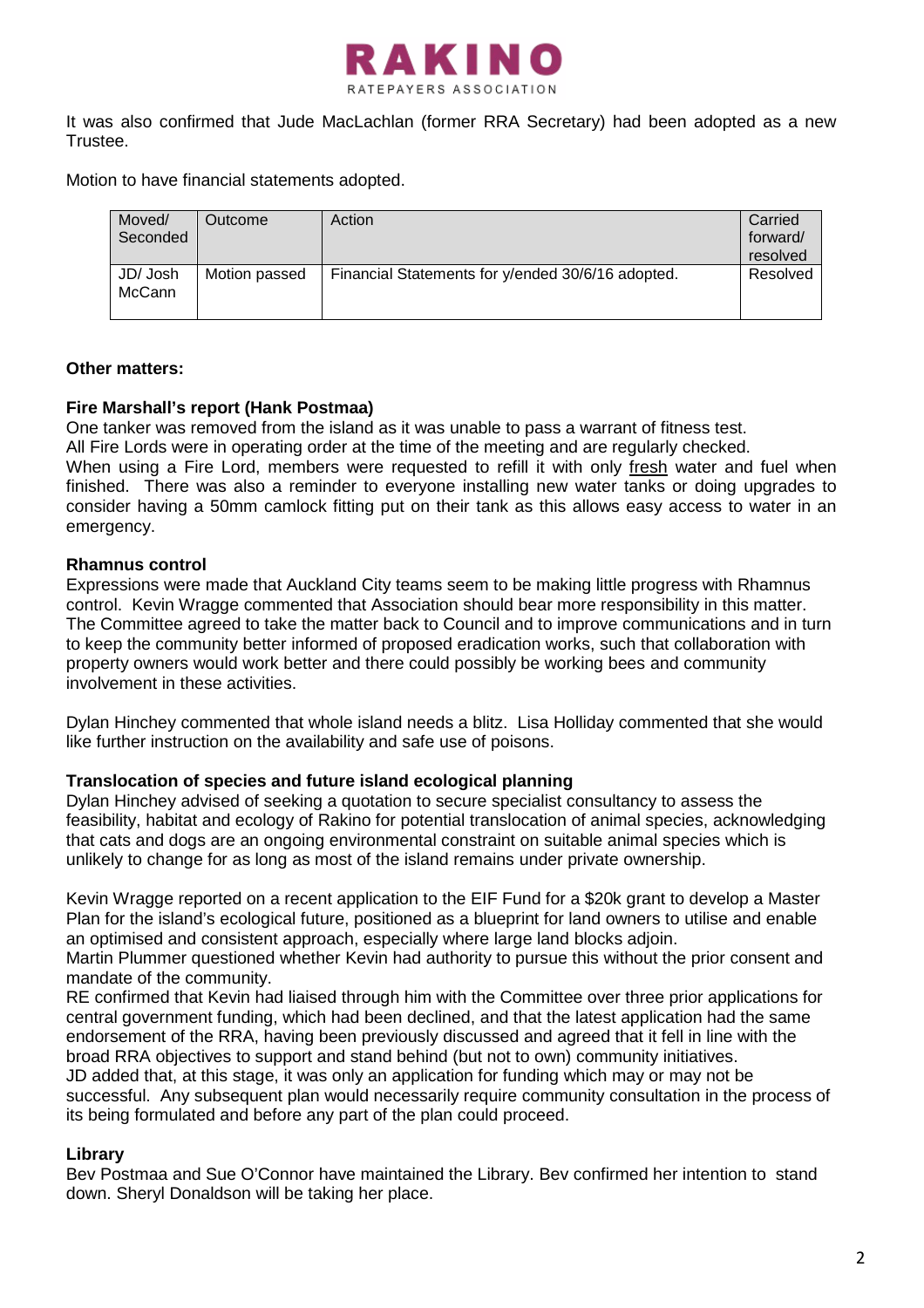

Thanks were given to the Library operators and to all who have donated books and apologies to any whose books have been rejected due to there being limited space.

# **Fruit Trees**

Dylan Hinchey stated he would like a horticulturist to survey the island and recommend a planting programme. Kevin Wragge said we have been part of the Waiheke Local Board scheme in the past and he has distributed some fruit trees. Presently there is little shelter on public land for young trees to grow successfully. It was observed that some boundary-line planting might be feasible and thus not encroach on the roading.

The matter remains open for exploration, and it was more generally requested that everyone make better use of the Community Hall Notice Board as well as social networking sites to publicise such ideas and initiatives.

## **First Aid: Epi-pens**

Bev Postmaa responded to a proposal that the RRA First Aid kit should have Epi-pens. Bev stated that Epi-pens are not recommended for use by St Johns' volunteers and the matter of Epipens should remain a personal responsibility.

It was suggested that we have a public First Aid course over Christmas period. With regard to the RRA First Aid cabinet on the wall at back of the Hall, ratepayers were asked to use the kit sitting on top of the cupboard first, then go into cabinet to replenish.

# **Please always replace whatever you use.**

## **Strobe Lights for Night-time Emergencies**

Geoff & Mandy Burne kindly donated a set of Strobe Lights during the year, for emergency use to assist helicopter pilots when landing at night on the island. Kevin Hester generously agreed to provide mounted storage for these strobes at two locations, the Community Hall and the Phone Box.

#### **Helipad**

Kevin Wragge suggested that there should be a helipad in a central location.

#### **Bokashi Bin report - RE**

44 Bins were now in use across the island and there is limited stock of new bins held on the island available for purchase at \$20 per pair (\$112 mainland retail).

Supplies of Zing composting catalyst are available at \$10/bag. Contact RE for further details. The 'Green' grant has been extended until the end of Q1 2017 to allow for completion of the original plan and grant-assisted spending, and a survey of the AT land proposed for siting of the 'swap' station will be completed in the first week of November, thus permitting plans to progress.

#### **Broadband**

Wi-Fi application lodged in 2015 with the Rural Broadband Initiative, with RRA seeking an upgrade to the station on Motutapu and a repeater on Rakino, upon the advice of Vodafone. Still awaiting the outcome.

In the meantime, some residents have adopted private solutions, including Wireless Nation and Tangelo.

RE is in dialogue with Wireless Nation to facilitate a survey of signal strength over the island for them to be able to propose a solution which would be available on a user pays basis.

# **Seats at Sandy Bay**

Need replacing. It was agreed that any Council grant options should be investigated in addition to RRA funding.

#### **Westpac Helicopter Donation**

The Meeting endorsed the ongoing donation to the Rescue Helicopter of \$500 p.a. from RRA funds. **(Post Meeting Note – the donation was made on 15-Nov-2016).**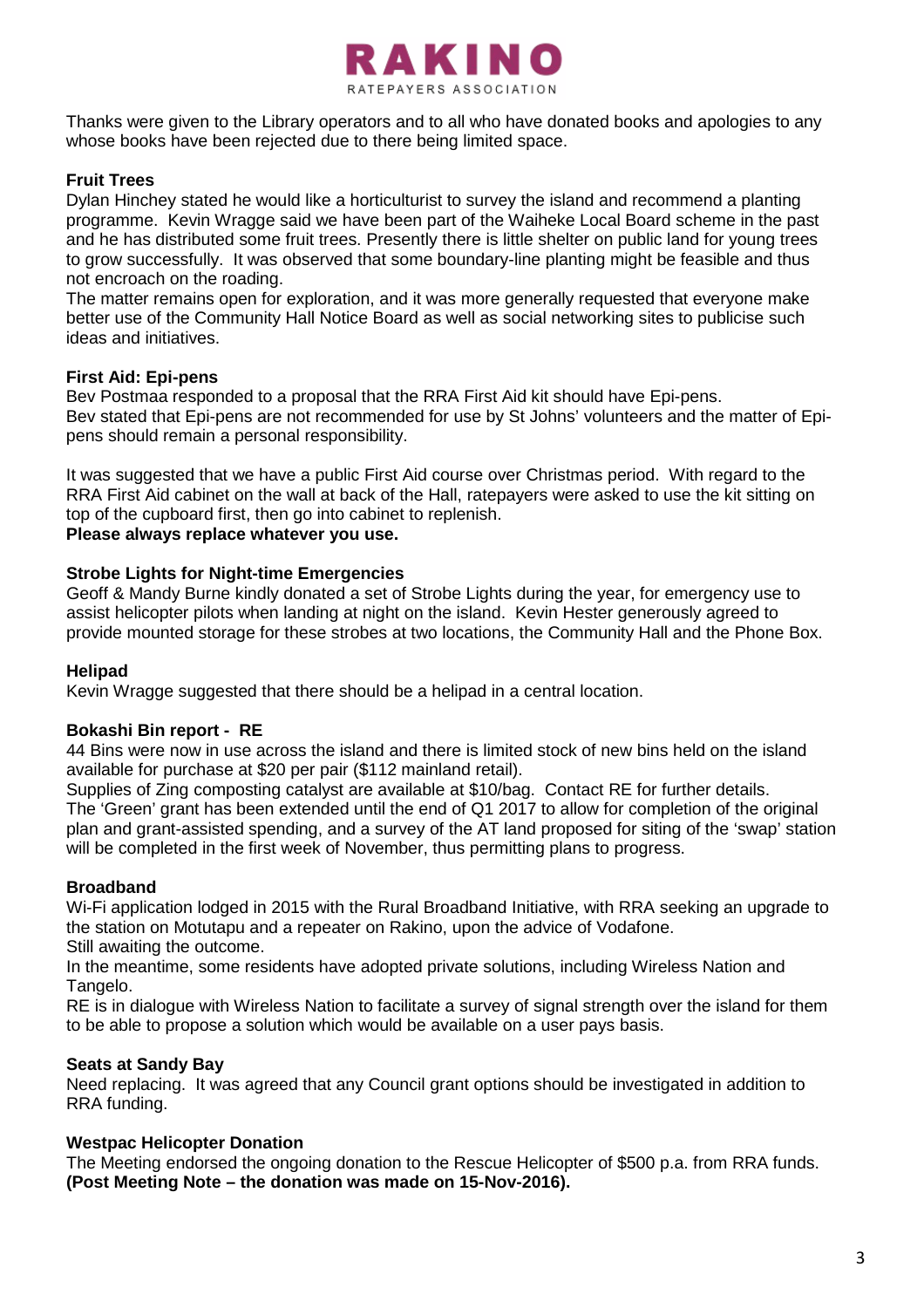

A proposal that a donation also be made to Coastguard was discussed but not supported, on the basis that this was not the preferred first responder service and boating was an optional leisure pursuit.

## **RRA Survey of Ratepayers**

The Chair distributed the results from a recent Survey of Ratepayers in which responses from 41 parties were summarised, including nearly 15% from those who were not members of RRA.

The results showed a majority of general satisfaction with RRA's performance and achievements but pointed to several areas of work needed.

Please absorb and make any further comment via email to the Secretary of RRA. The new Committee will take this up as an important input to future strategy development.

#### **Election of new Committee members:**

The following existing Committee members (2015-6) seek to retire:

Laura Sunderland Wayne Whitaker Bert Vercruyssen

John Denton seeks to retire as Chair but remains on the Committee as Immediate Past Chair for a further year. Rob Everall has agreed to his Nomination to continue as Vice-Chair.

The following new Nominations for the 2016-17 Committee have been received:

Stephen Thomas Adrian Townsend Peter Watson Steve McCrone Barry Bridgewater Sue Plummer

The Constitution requires the appointment of the following five Officers of the Association: Chair, Immediate Past Chair, Vice Chair, Secretary, Treasurer; and up to four non-office holding Committee members.

No specific nominations have been received for the positions of Chair, Secretary or Treasurer.

After some discussion, Lisa Holliday proposed and Jude MacLachlan seconded that all those nominated be elected forthwith and the following Resolution was then formulated and passed:

| Moved/<br>Seconded                       | Outcome       | Action                                                                                                                                                                                                                                                                                                                                                        | Carried<br>forward/<br>resolved |
|------------------------------------------|---------------|---------------------------------------------------------------------------------------------------------------------------------------------------------------------------------------------------------------------------------------------------------------------------------------------------------------------------------------------------------------|---------------------------------|
| Lisa<br>Holliday /<br>Jude<br>MacLachlan | Motion passed | That R Everall and J Denton be appointed Vice-Chair<br>and Immediate Past Chair respectively and S Thomas,<br>A Townsend, P Watson, S McCrone, S Plummer and<br>B Bridgewater be appointed to the Committee on the<br>basis that the remaining Officers required under the<br>Constitution be appointed at the first Committee<br>Meeting by members elected. | Resolved                        |

Retiring Committee Members were thanked.